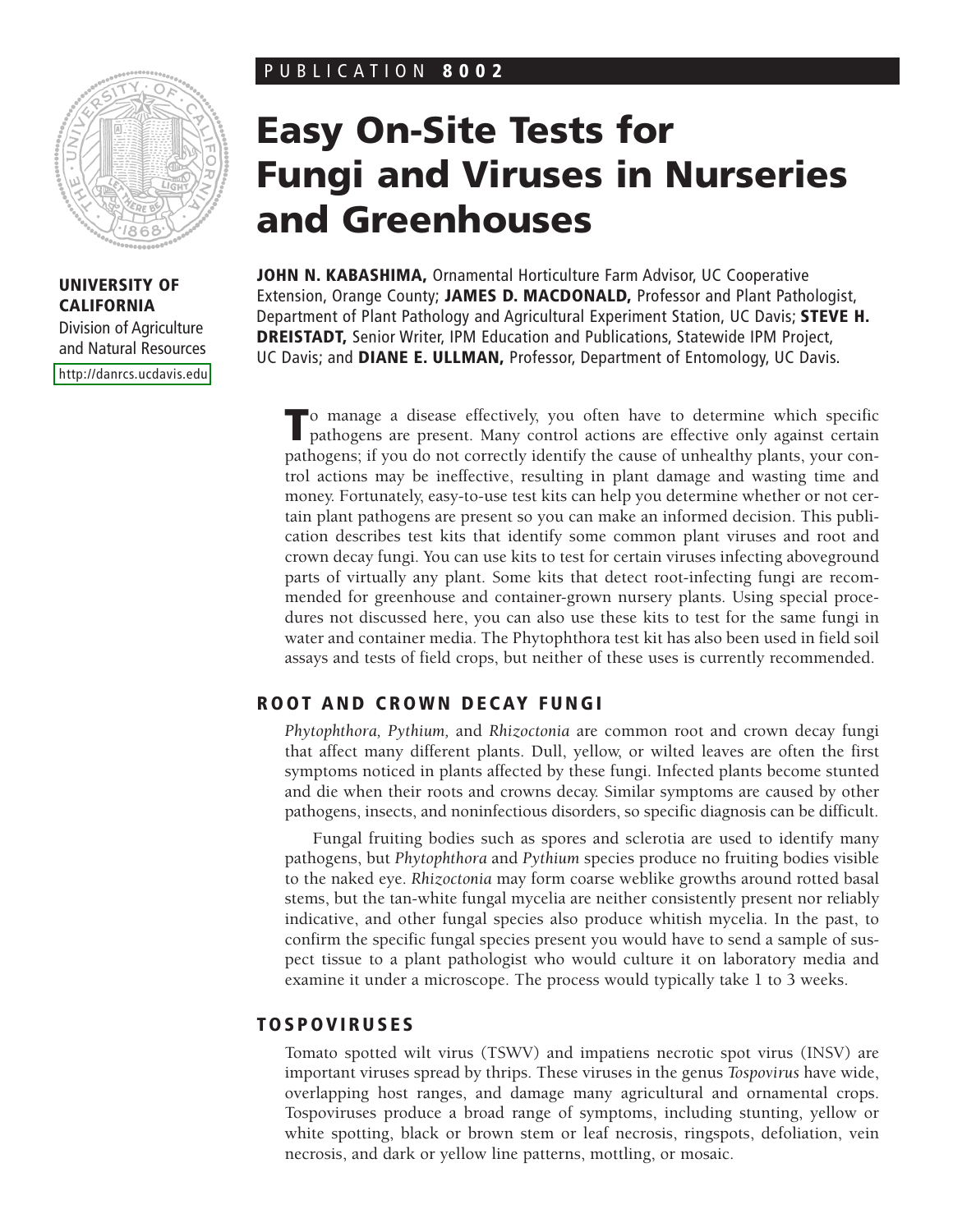For field diagnosis of viruses, growers commonly rely on recognition of damage symptoms, consultation of published lists of host plants, and knowledge of local disease history and how specific viruses develop and spread. Visual diagnosis of viruses, however, is often inaccurate. Symptoms vary by cultivar. Some plants serve as hosts for many different viruses. Multiple viruses can occur in a plant at the same time. Viral symptoms can easily be confused with the symptoms of nutritional disorders, herbicide damage, or diseases caused by bacteria or fungi. Some infected plants can be symptom-free for many weeks, showing symptoms only when the crop matures. Symptom-free plants can be a source of infection for nearby crops.

Electron microscope analysis is the traditional method for expert diagnosis of viruses. However, electron microscopes are expensive, results take at least several days, similar viruses often cannot be microscopically distinguished, and few diagnosticians are available to perform this work. You can also use plant indicator series or bioassays to diagnose viruses, either by rubbing a solution from symptomatic plant tissue onto different indicator plants known to develop specific symptoms in reaction to certain viruses or by using their insect vectors for transmission. Indicator series are relatively slow, and necessitate the constant production of the indicator plants, and sometimes the insect vectors, that the bioassays require.

## **PATHOGEN TEST KITS**

Now, instead of sending samples to a laboratory and waiting for answers, you can use quick and relatively simple, commercially available test kits to identify certain pathogens. Most of these field-useable test kits employ a serological technique called ELISA (enzyme-linked immunosorbent assay). This technology is routinely used in home pregnancy tests, blood tests for AIDS and hepatitis, and sampling for pesticide residues. Fungal test kits, sold under the brand name Alert, can detect *Phytophthora, Pythium,* and *Rhizoctonia*. The QTA-Tospo brand test kits can diagnose impatiens necrotic spot virus and tomato spotted wilt virus. Other test kits are available that detect other fungi, certain bacteria (e.g., pathovars of *Xanthomonas campestris*), and many viruses, and new kits are constantly being introduced. Contact your local Cooperative Extension advisor or product suppliers for the latest information on pathogen test kits.

A separate kit is available for each fungal genus and each tospovirus. You can run multiple tests at the same time. Each kit contains all necessary materials, including detector devices sensitized with antibodies that recognize and react with proteins from the target plant pathogen. Some test kits require refrigeration and must be used before an expiration date printed on the packaging.

### **USING THE ELISA TEST KITS**

Test kits for *Phytophthora, Pythium,* and *Rhizoctonia* fungi can confirm pathogen presence in as little as 10 minutes. First you collect tissue samples from the suspect plants, then you macerate them by grinding between abrasive pads, and treat them as shown in [figure 1.](#page-2-0) After you complete the sample treatment procedure, a visible color-change reaction in the detector device will indicate infection. A "positive control" dot will darken to indicate that the test kit is working properly. If the target fungus is present in the sample, the "pathogen detection" dot will also darken. If the pathogen detection dot does not darken, the target fungus is not present in the plant sample.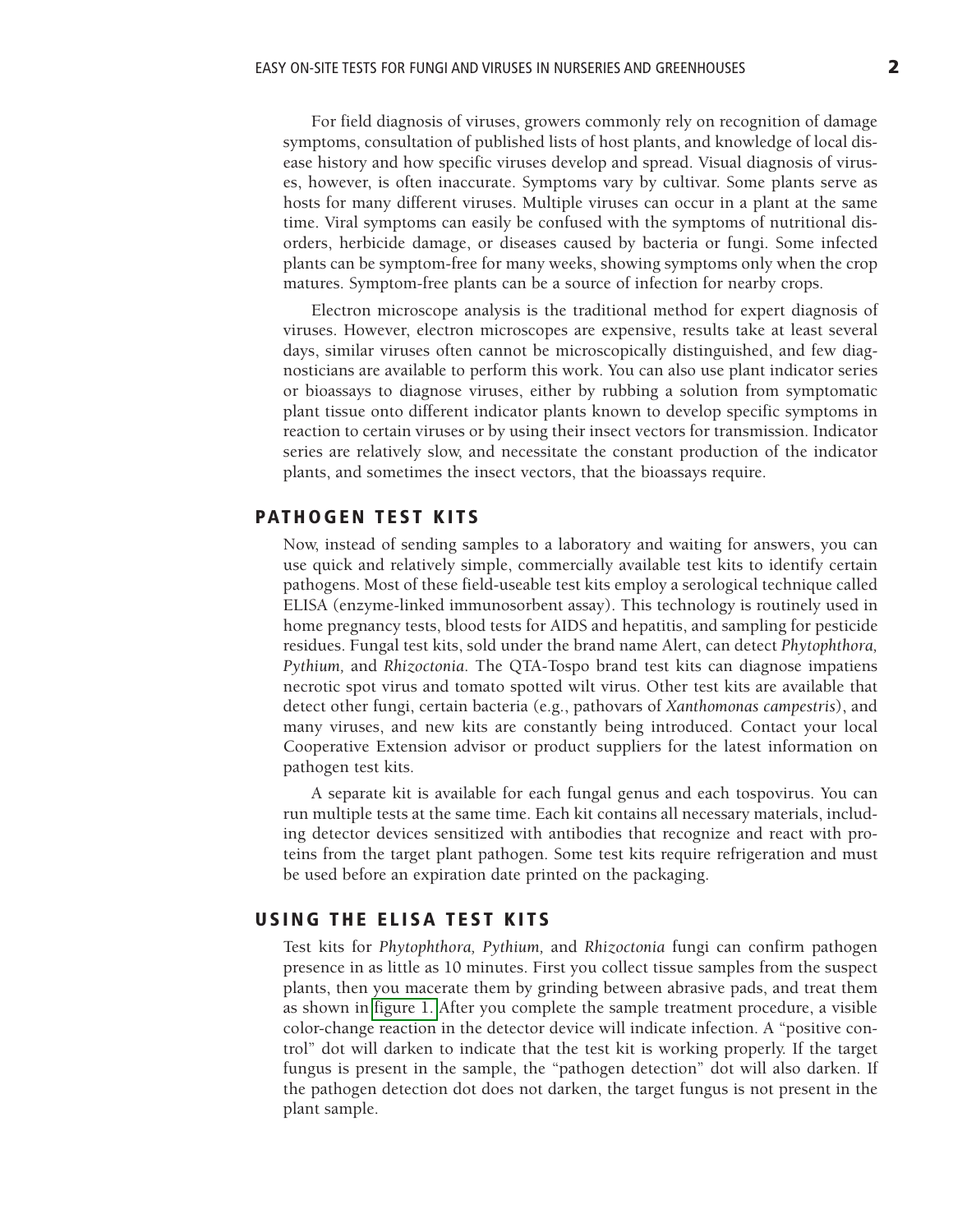<span id="page-2-0"></span>The virus test kits require more skill and patience than the root decay test kits. Virus kits must be used at a clean workbench area with running water. Samples must be set aside for hour-long incubation periods between certain steps (figure 2).

#### **Phytophthora and Pythium Test Kits**

The Alert test kit for *Phytophthora* has been used to detect all common *Phytophthora* species. Pathogen detection can be accomplished when as little as 0.5 percent of a plant's roots are infected. The *Phytophthora* test does not react with other common soilborne fungi, including species of *Fusarium, Mortierella, Trichoderma, Rhizoctonia, Rhizopus,* and *Sclerotinia.*

Exercise caution when interpreting test results. *Pestalotia* spp. may react weakly with the *Phytophthora* kit. These fungi mostly cause blight (spotting, dieback, and



**Figure 1.** Tests for Phytophthora, Pythium, and Rhizoctonia root and crown decay fungi can be performed on-site by growers in about 10 minutes: (A) collect and grind samples using abrasive pads; (B) fold pads and insert them into the extraction solution; (C) apply solutions to detector; (D) examine detector dots for color change. Illustrated here is the Alert root decay test kit from Neogen Corporation.



**Figure 2.** On-site plant virus test kits for tomato spotted wilt and impatiens necrotic spot provide results within several hours. The methods for use are detailed in information from the suppliers, and are summarized here: (A) place symptomatic plant tissue into the mesh-lined pouch provided with the kit and crush the sample by placing the pouch on a hard surface and rubbing it with the blunt end of a pen; (B) insert a pipette-like plastic straw into the pouch and collect liquefied plant material; (C) place sample drops into a plastic well, which is on a strip with other wells for additional samples and controls without liquid to help ensure accurate results; (D) place the plastic well strip into a container with a moistened paper towel and allow the samples time to react with a coating on the inside of the wells; (E) after 1 hour, rinse the wells with water, then (F) add special solution and place the well strip into the moist container for another hour. Repeat this last rinse, fluid addition, and wait procedure; (G) after 30 to 60 minutes, if the target virus is present, a visible color change occurs in the test wells. Illustrated here is a QTA-Tospo kit test from Agdia, Inc.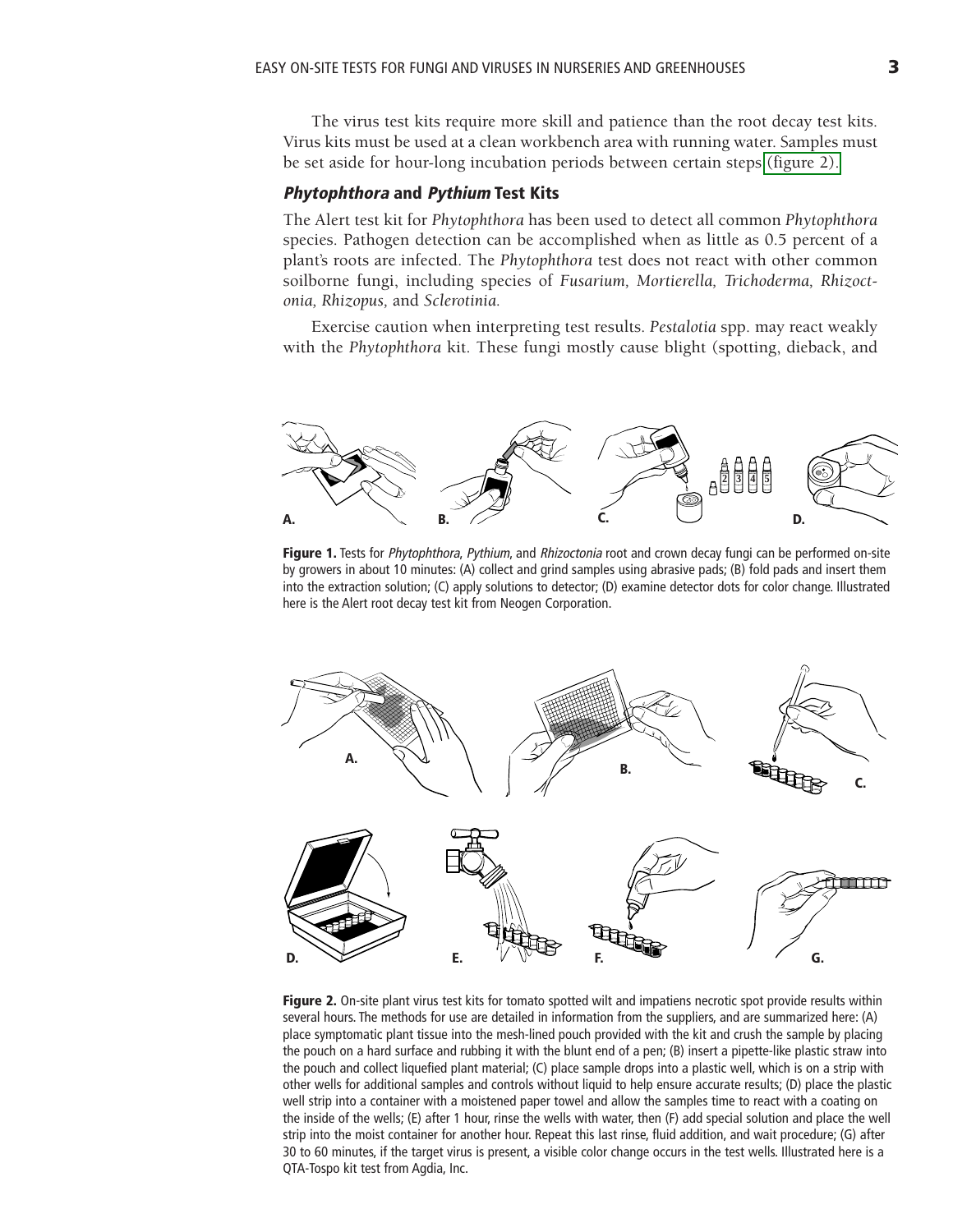decay) of aboveground parts of trees, woody shrubs, and vines, so you may need to use characteristic damage symptoms, plant parts affected, and host lists to help you distinguish *Pestalotia* spp. from root decay fungi.

*Pythium* and *Phytophthora* are closely related fungi, and at high concentrations they can cross-react (i.e., *Pythium* may cause a positive reaction on a *Phytophthora* kit, and vice versa). In fact, a few *Pythium* species do not react at all with the *Pythium* kit and react only with the *Phytophthora* kit. We recommend running both tests on the same samples because the tests complement each other. These cross-reactions generally are not a problem, since cultural and chemical controls are the same for *Phytophthora* and *Pythium*. If some sort of regulatory decision is involved, however, you may require more-exacting follow-up tests.

#### **Rhizoctonia Test Kit**

Use the greatest caution with the *Rhizoctonia* test. *Rhizoctonia solani* is an aggressive pathogen, but many other *Rhizoctonia* species are not. Some *Rhizoctonia* species are beneficial mycorrhizal fungi, and many are simply common soil fungi involved with the decomposition of organic matter. The Alert *Rhizoctonia* test does not currently distinguish between *R. solani* and other *Rhizoctonia* species. Since nonpathogenic types may colonize fine roots, complete reliance on this test could result in a mistaken diagnosis.

Consider limiting use of the *Rhizoctonia* test to bench-grown crops, including most greenhouse and shadehouse plants. Use kits on plants less than a year old that have not contacted unsterilized soil, since these plants are less likely to be colonized by nonpathogenic *Rhizoctonia* spp. Limit tissue sampling to lower stem and crown tissues to avoid the fine roots that can be colonized by nonpathogenic *Rhizoctonia* spp.

#### **Collecting Root Decay Samples**

Good sampling technique is critical to effective use and interpretation of ELISA tests. Strive to collect only tissues that have recently been infected by the primary decay pathogen. By taking samples from the leading edge of an infection next to healthy tissue, you maximize the possibility of detecting the primary decay pathogen. A test that involves severely rotted tissue is usually a waste of time and test kits.

Remove the test plant from its container and examine the root system to determine which part of the plant to sample. Start by examining for necrosis in the lower stem and crown area. If this area is healthy, knock or wash away some soil to expose major roots and examine these for necrosis. Keep working down until you detect transitional (healthy–infected) tissue, and then collect a sample for testing that includes both apparently healthy tissue and adjoining necrotic tissue. When you are testing for decay fungi, your most reliable results will generally come from sampling infected crown or major root tissue. Always test more than one plant using separate kits before you base treatment actions on test results. Wash your hands thoroughly or wear and discard disposable gloves after handling diseased plants to avoid spreading plant pathogens on hands.

## **WHEN TO USE TEST KITS**

ELISA test kits reliably determine whether target pathogens are present. Use the kits to test plants whenever you suspect a pathogen infection. The test kit is only one tool in an overall disease monitoring program, but test kits can be highly cost effective, compared to the costs of unnecessary or wrong treatments, late control actions, or damaged crops.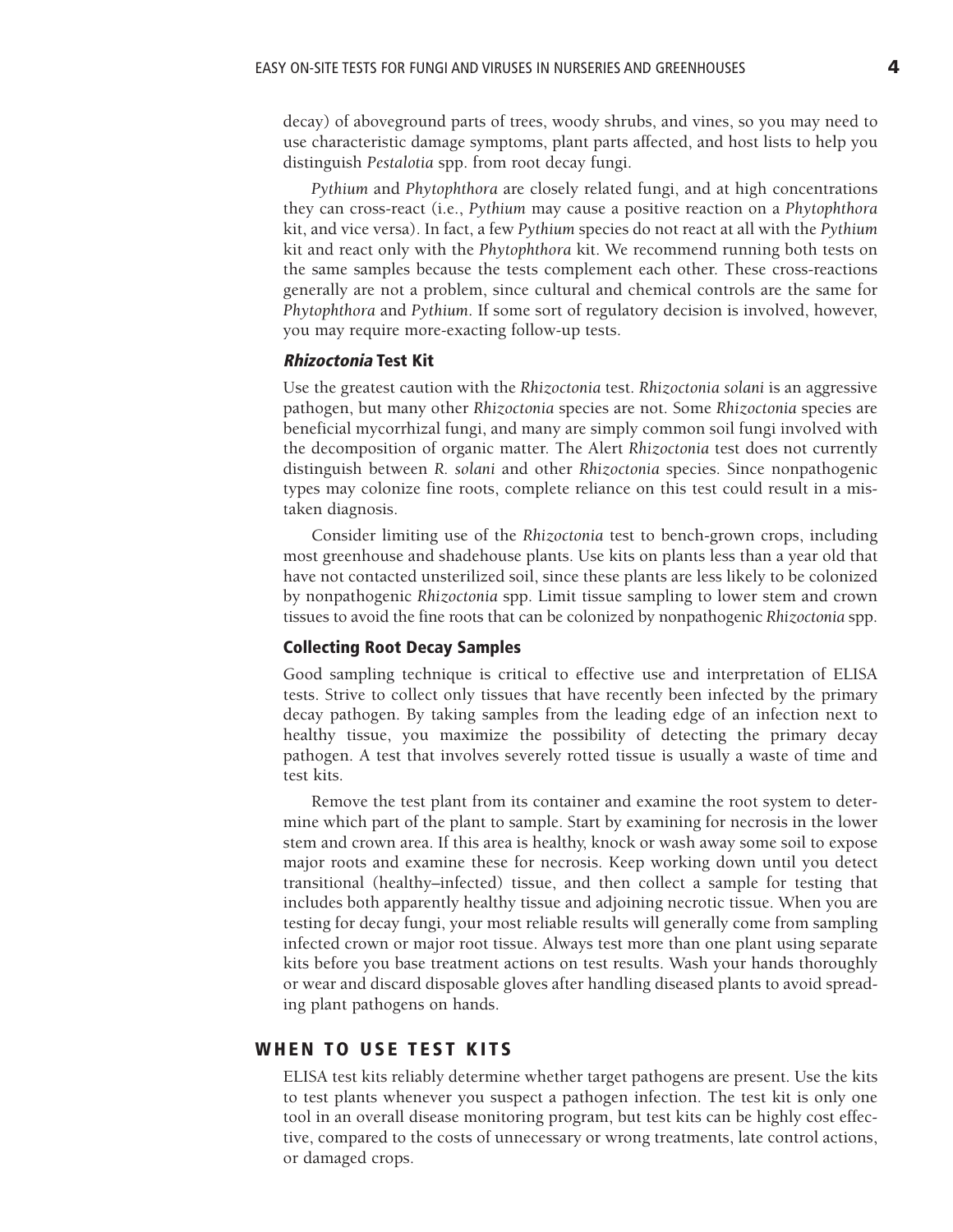Besides diagnosing the cause of poor plant health, on-site test kits are useful for regular monitoring for viruses in symptom-free plants of susceptible crops. You might also consider using root decay test kits as part of routine monitoring, so long as you practice good sampling methods and observe the cautions presented here. In particular, you might consider a regular testing program for "mother blocks" and areas where cuttings or other new plants are received or shipped out for propagation. Routine testing can be especially useful when plants are young; most crops are more severely affected by pathogens if plants are infected during early growth.

Be aware that negative results in a specific ELISA test do not rule out the possibility that another pathogen is causing disease. You can also get negative results if you sample and test the wrong tissue. When testing for viruses, sample the youngest symptomatic leaves. When testing for decay fungi, collect samples from the leading edge of an infection, where apparently healthy tissue and infected tissue meet. Accurate diagnosis of certain problems may require other tests, including the sampling of water or media. Many tests can be performed only by an outside laboratory or are commonly performed off-site, such as indicator plant series bioassays for many viruses other than INSV and TSWV.

#### **Tospovirus Test Kits**

The regular sampling of symptom-free plants for the presence of virus can be very beneficial when you are working with propagation material or crops that are highly susceptible, serve as symptom-free carriers of virus, or tend to develop delayed symptoms. On-site test kits allow growers to detect and confirm virus presence more quickly than is possible with outside laboratory tests. For propagators and growers of sensitive crops that will benefit from frequent testing, the on-site tests can be more economical than an outside laboratory.

#### **Virus Indicator Plants**

Indicator plants are easy to use for detecting the presence of thrips that can transmit tospoviruses. Although we do not detail the methods here, you can use indicator plants in combination with test kits. Indicator plants are used because they quickly develop blackish lesions when an infectious thrips feeds on their leaves, so they reveal when and where infectious thrips occur in growing areas. The petunias 'Burgundy Madness' and 'Blue Carpet' are good indicator plants for INSV and TSWV according to University of California research. Dark lesions develop on leaves of these petunias within about 2 to 4 days after feeding by infectious thrips. Indicator plants that detect virus presence in thrips are distinct from the test kits or the previously mentioned plant indicator series used to identify the virus species in crop plants. Indicator plants and test kits are complementary tools that can be used together in an overall virus monitoring program.

#### **Root Decay Test Kits**

Kits for detecting fungi were not developed and optimized for presymptomatic detection of disease. Exercise caution if you use test kits for routine monitoring to help you to decide whether or not root decay pathogens are developing, even though symptoms are not apparent. Since all *Phytophthora* species are plant pathogens, the regular sampling and testing of root tips in the bottom 1 or 2 inches of the root ball of container plants may work well for *Phytophthora*. Many *Pythium* and *Rhizoctonia* species are weak pathogens or are nonpathogenic, however. These non-pathogenic fungi commonly colonize very fine roots or dead roots killed by improper irrigation, solar heating of containers, or other causes. Before you base your root decay treatment decisions upon the results of tests on asymptomatic plants, draw on other information collected in an overall disease monitoring program.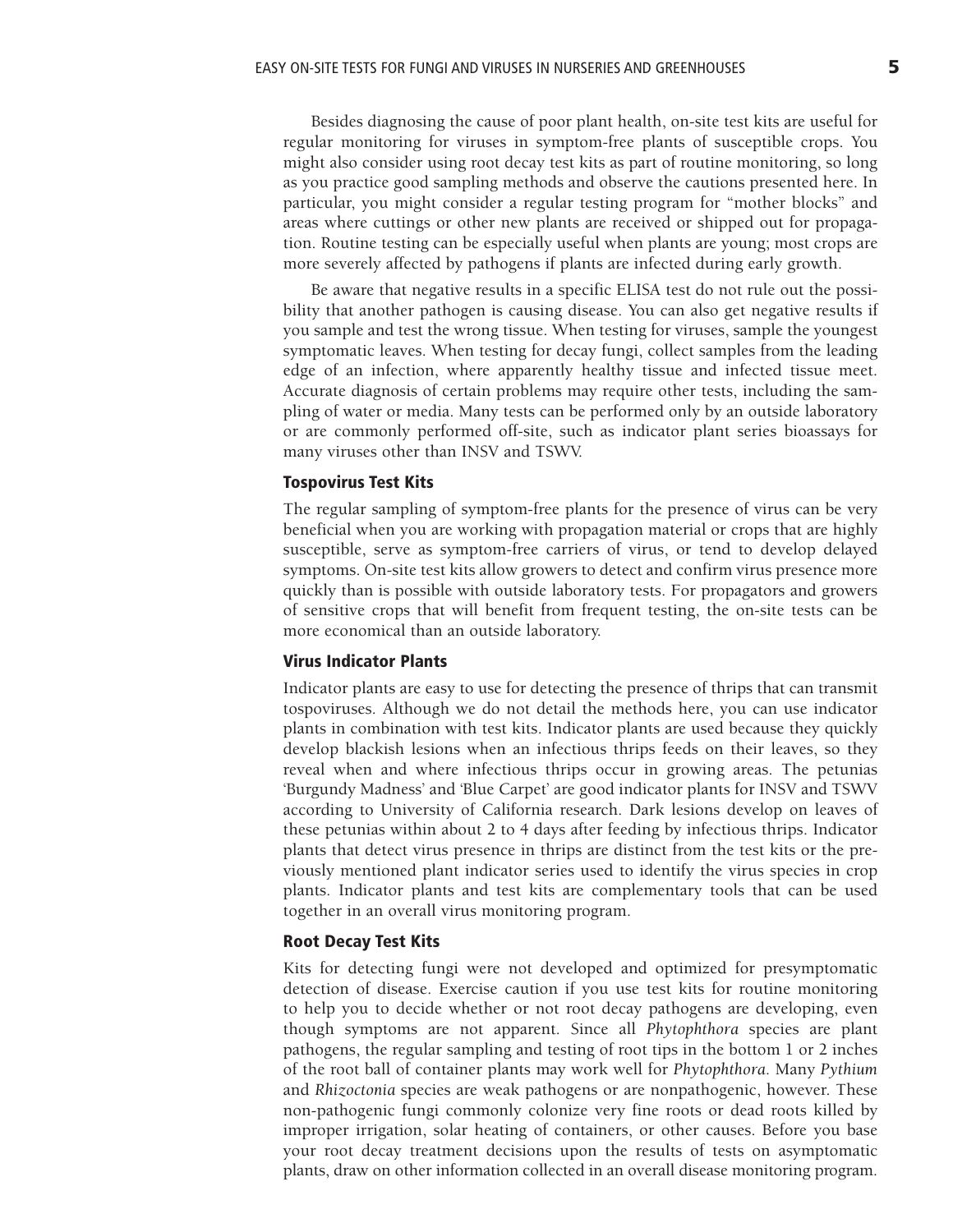Besides their use confirming the presence of infected plant tissue and possible routine monitoring use in crops, ELISA tests can detect root decay fungi in water and soil. Water tests can be especially important when you are using surface or recycled water for irrigation. Water or soil testing may require special sampling techniques; for more information, contact your Cooperative Extension advisor or agricultural product supplier.

## **ESTABLISHING AN OVERALL DISEASE MONITORING PROGRAM**

You can use test kits in combination with other information to make good pest management decisions. Learn which pathogens can attack the crops you are growing. Scout the crops regularly (at least weekly) for signs and symptoms of disease. Each time that you monitor for root disease, select at least a few plants from different areas of each crop and remove the plants from their containers or gently scrape or wash away the soil. Examine the roots and crowns for browning, softness, or other early indications of disease. Also inspect aboveground parts for discoloration or wilting and fungal growths, which may indicate more advanced stages of disease.

Understand the conditions and practices that promote diseases and regularly scout for and remedy disease-promoting conditions and practices. Poor sanitation, inadequate drainage, and improper irrigation are primary conditions promoting root decay. Where virus is a concern, use yellow sticky traps (or possibly blue traps for thrips) throughout growing areas to provide early detection of insect vectors. Routinely scout growing areas and remove alternate hosts and reservoirs of disease and insect vectors, including weeds, crop residue, and old plants that will not be marketed.

## **SUGGESTED READING**

- Ali-Shtayeh, M. S., J. D. MacDonald, and J. Kabashima. 1991. A method for using commercial ELISA tests to detect zoospores of *Phytophthora* and *Pythium* species in irrigation water. *Plant Disease* 75: 305–311.
- MacDonald, J. D., J. Stites, and J. Kabashima. 1990. Comparison of serological and culture plate methods for detecting species of *Phytophthora, Pythium,* and *Rhizoctonia* in ornamental plants. *Plant Disease* 74: 655–659.
- Xia, J. Q., C. L. Sutula, and D. B. Marti. 1996. Development of a greenhouse test for tomato spotted wilt virus and impatiens necrotic spot virus. *Acta Horticulturae* 431: 193–198.